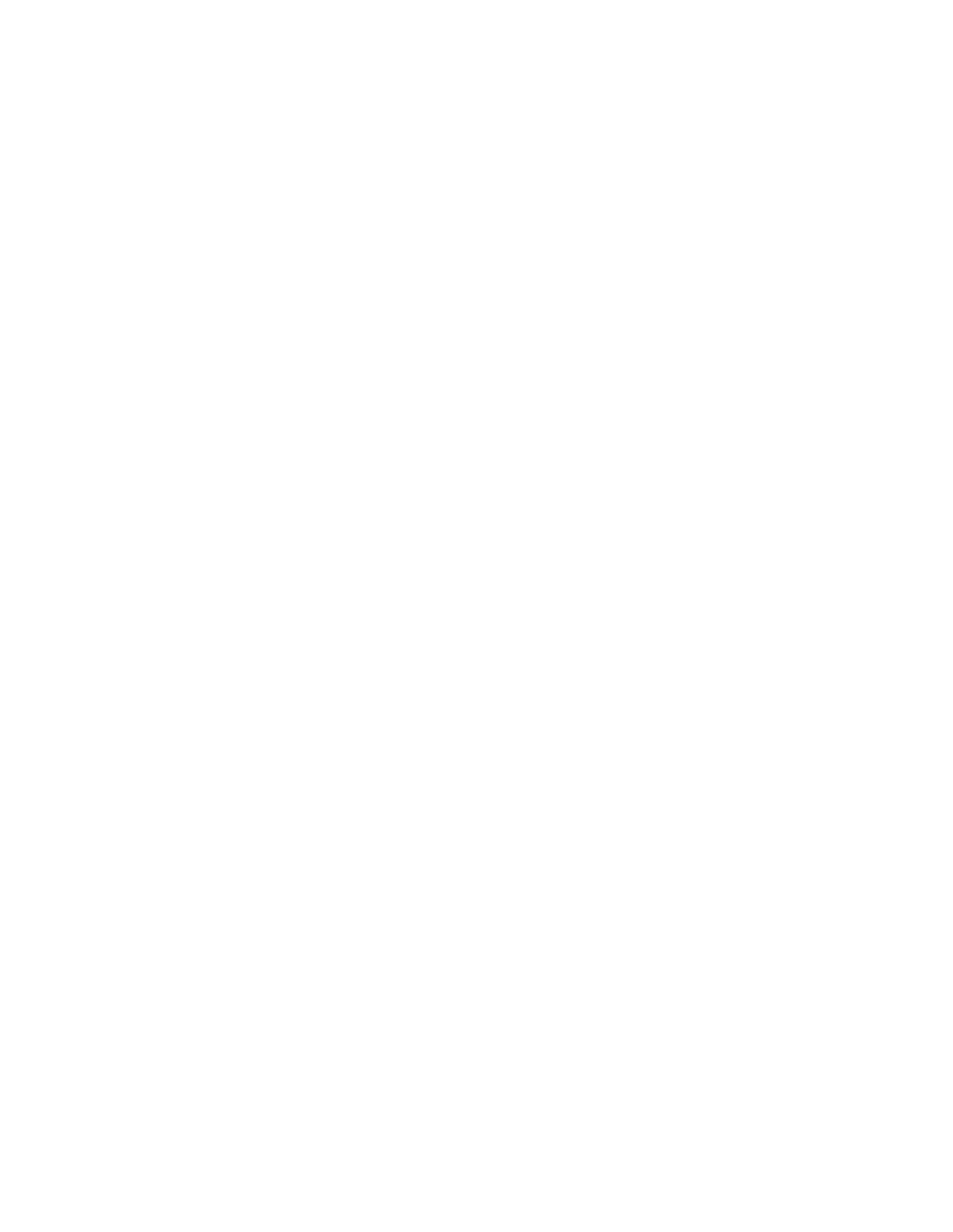### **HILL, Chief Justice.**

[¶1] James Charles Watters (Watters) appeals a conviction for first-degree sexual assault for the infliction of sexual intrusion on a victim, his foster daughter (TD), whom he knew or reasonably should have known was incapable of appraising the nature of her conduct because of a mental illness, deficiency or developmental disability. Watters alleges error in the failure of the trial court to require the presence of the victim at a taint hearing, in finding the victim competent to testify, in admitting photographs of explicit sexual conduct between him and the victim pursuant to W.R.E. 404(b), and in excluding evidence of the victim's prior sexual activity with persons other than him. He also claims an abuse of discretion in the term of sentence imposed. Finding no error, we affirm.

### **ISSUES**

- [¶2] In his brief, Watters sets forth five issues:
	- I. Whether the trial court erred in not requiring the victim, TD, to be present for a taint hearing?
	- II. Whether the trial court erred in finding TD competent to testify at trial?
	- III. Whether the trial court erred in allowing evidence under W.R.E. 404(b)?
	- IV. Whether the trial court erred in refusing to allow evidence pertaining to the prior sexual activity of TD, thus prohibiting [Watters] from fully presenting his defense of capacity to consent?
	- V. Whether the trial court abused its discretion in sentencing [Watters] to 24 to 34 years in the Wyoming State Penitentiary for this crime?

The State substantially concurs with Watters' statement of the issues.

### **FACTS**

[¶3] TD suffers from severe mental and developmental disabilities. She has a full scale Intelligence Quotient of 59. TD is unable to live by herself because she needs constant supervision in order to properly perform even basic life skills such as personal hygiene. Her condition is severe enough that she is qualified for a Medicaid waiver and other social services. TD was nine or ten years old when she went to live with a foster family, the Watters, in Glenrock, Wyoming. She lived with Watters, who was a police officer, and Watters' wife Denise and their four biological children. TD lived with the Watters family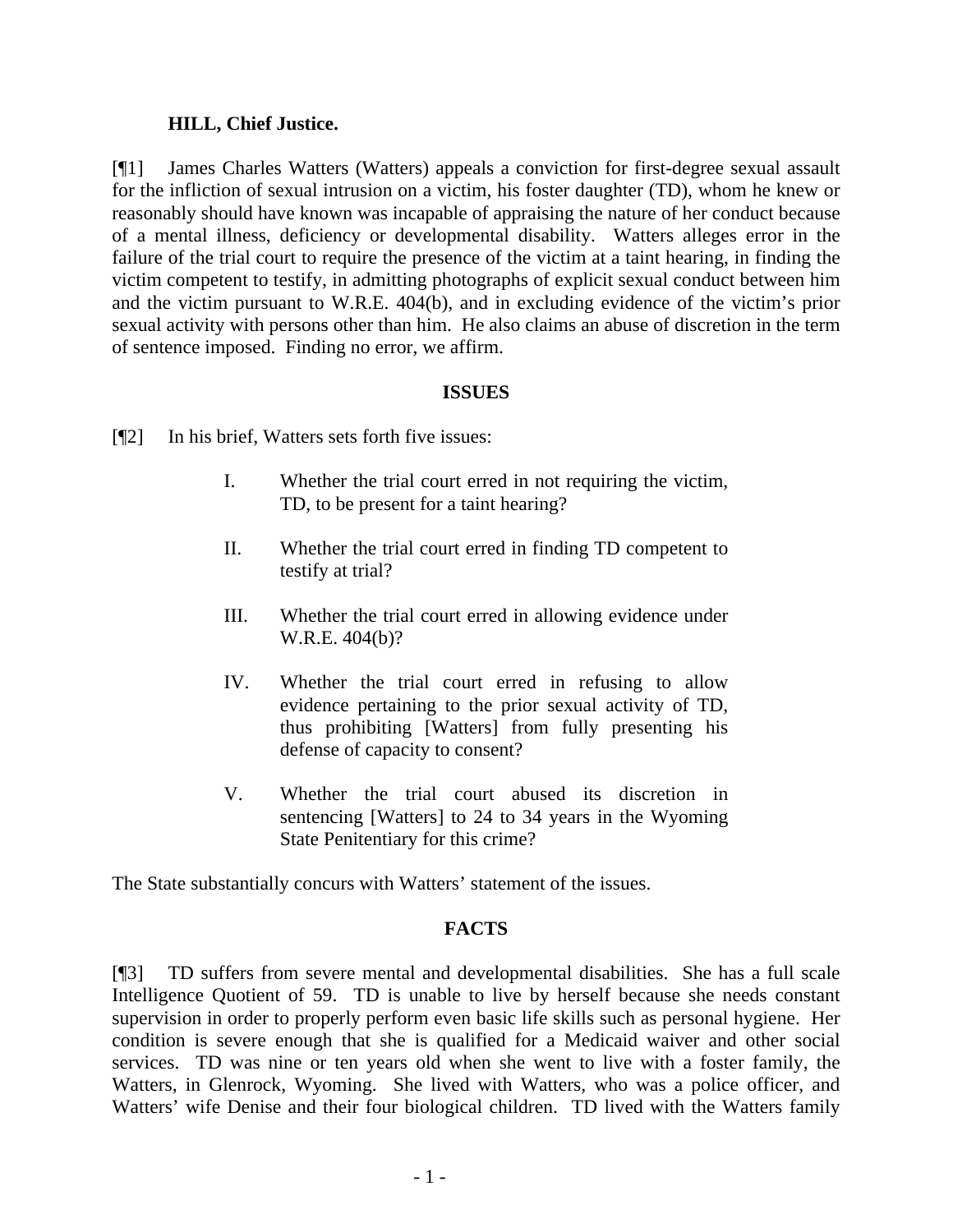until she turned twenty-one years old, when she moved into the Options Group Home in Casper, Wyoming. Watters and his wife were appointed guardians and conservators for TD after she turned twenty-one.

[¶4] In April of 2002, Watters and his wife separated, and he moved out of the marital home. On April 20<sup>th</sup>, Denise Watters discovered photographs on their computer that explicitly depicted Watters and TD engaging in sexual conduct. She reported the discovery to her daughter, whose husband was a Casper police officer. The computer hard drive was turned over to the police.

[¶5] Four days later, Watters visited TD at the group home. Upon seeing Watters approach the house, TD ran to her basement bedroom. TD was "scared that he was going to do something" but she failed to lock the door to her bedroom. Watters entered the bedroom, told TD to remove her pants, and engaged in sexual intercourse with her. Watters and TD then went upstairs, and he obtained permission from the group home supervisor for TD to go with him to pick up a washing machine. Watters and TD left the group home in his truck. After picking up the washing machine, Watters dropped TD off at Liberty Baptist Church, where the group home supervisor said she would meet TD. However, the group home supervisor was unable to go the church, so TD was returned to the group home by the pastor's wife. Immediately after TD returned to the group home, she called her mother and informed her of what Watters had done.

[¶6] Watters subsequently was charged with one count of first-degree sexual assault in violation of Wyo. Stat. Ann. § 6-2-302(a)(iv) (LexisNexis 2003)<sup>1</sup> and, in the alternative, one count of second-degree sexual assault in violation of Wyo. Stat. Ann. § 6-2-303(a)(vi) (LexisNexis 2003).<sup>2</sup> After a jury trial, Watters was convicted on the first-degree sexual assault charge.<sup>3</sup> Watters was sentenced to a term of not less than 288 months nor more than 408 months in the State penitentiary.

<sup>1</sup> Wyo. Stat. Ann. § 6-2-302(a)(iv):

 $\overline{a}$ 

(a) Any actor who inflicts sexual intrusion on a victim commits a sexual assault in the first degree if:

….

(iv) The actor knows or reasonably should know that the victim through a mental illness, mental deficiency or developmental disability is incapable of appraising the nature of the victim's conduct.

<sup>2</sup> Wyo. Stat. Ann. § 6-2-303(a)(vi):

(a) Any actor who inflicts sexual intrusion on a victim commits sexual assault in the second degree if, under circumstances not constituting sexual assault in the first degree:

….

(vi) The actor is in a position of authority over the victim and uses this position of authority to cause the victim to submit[.]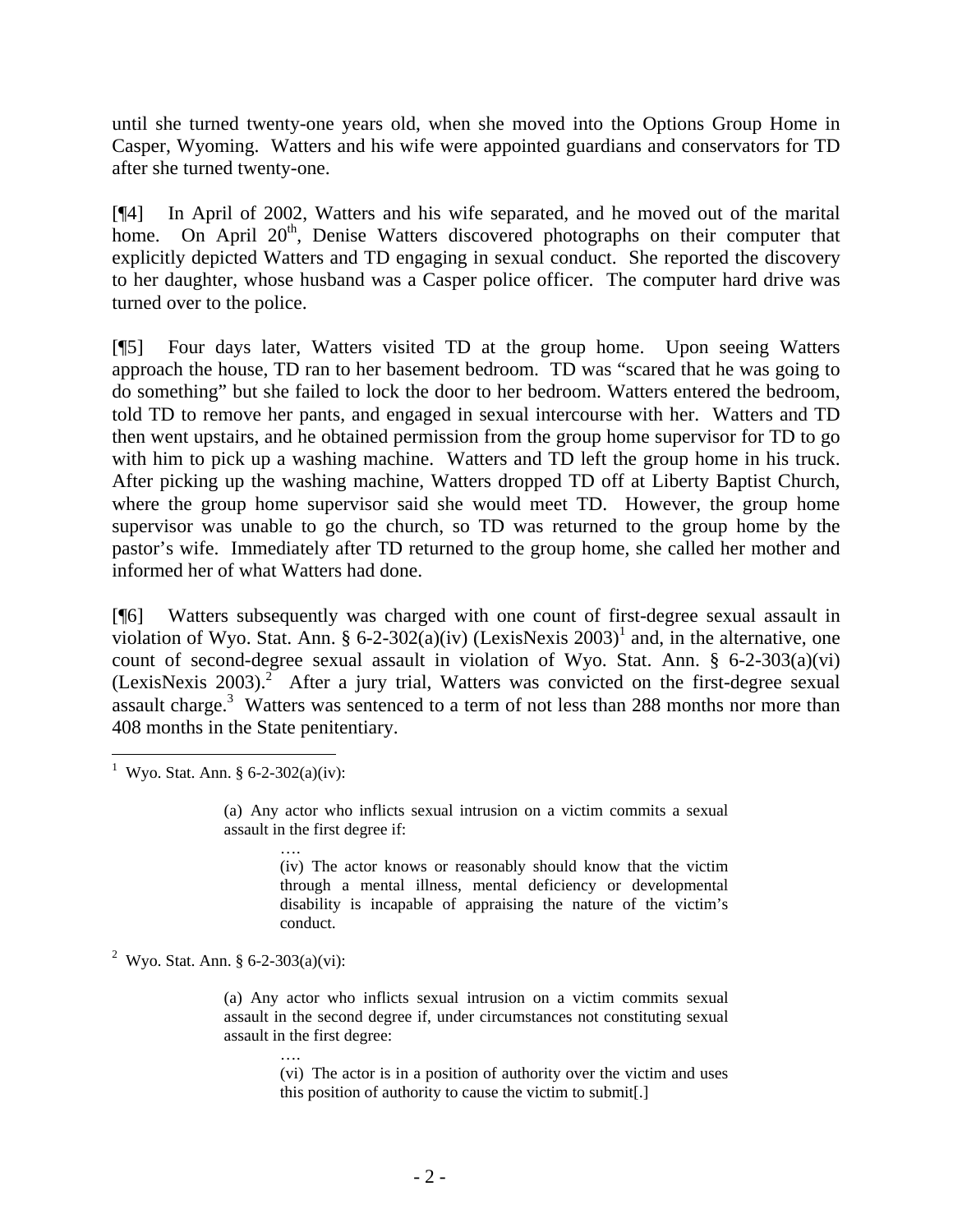[¶7] Additional facts will be noted in our discussion below as relevant to the specific issues raised by Watters.

### **DISCUSSION**

### *The Victim's Presence at Taint Hearing*

[¶8] Prior to trial, Watters moved for a competency and a taint hearing pursuant to *Larsen v. State*, 686 P.2d 583 (Wyo. 1984) and *Alicia v. State*, 13 P.3d 693 (Wyo. 2000). The district court granted the motions and scheduled a combined competency/taint hearing for September 9, 2002. On September  $6<sup>th</sup>$ , Watters filed a motion to continue the taint portion of the hearing stating that he had been unable to locate two police officers and serve them with subpoenas. Watters presented that motion orally to the district court at the commencement of the September  $9<sup>th</sup>$  hearing. The district court ruled that it would proceed with the competency hearing and continue the taint part of the hearing to September  $13<sup>th</sup>$ . The court stated, however, that any evidence or argument related to the question of taint could be presented during the competency hearing if a party desired. Neither party presented any evidence related to taint during the competency hearing. The district court concluded that TD was competent to testify subject to consideration of the evidence on how any taint may have affected her ability to testify truthfully at trial.

[ $[$ [9] The taint hearing resumed on September 13<sup>th</sup>. At the outset, Watters complained that the victim, TD, was not present and that he needed her testimony. The district court noted that it did not want to reschedule the taint hearing again because the trial was set for the following Monday, September  $16<sup>th</sup>$ . The court further noted that TD had been present in court for the competency hearing, and Watters had made no mention that he needed her testimony at the taint hearing:

 $\frac{1}{3}$ <sup>3</sup> The charges were listed as alternatives. The jury was instructed to consider the first-degree sexual assault charge first. If it concluded that Watters was guilty, then its deliberations ended. The second-degree sexual assault charge was to be considered only if a not guilty verdict had been reached on the first-degree sexual assault charge.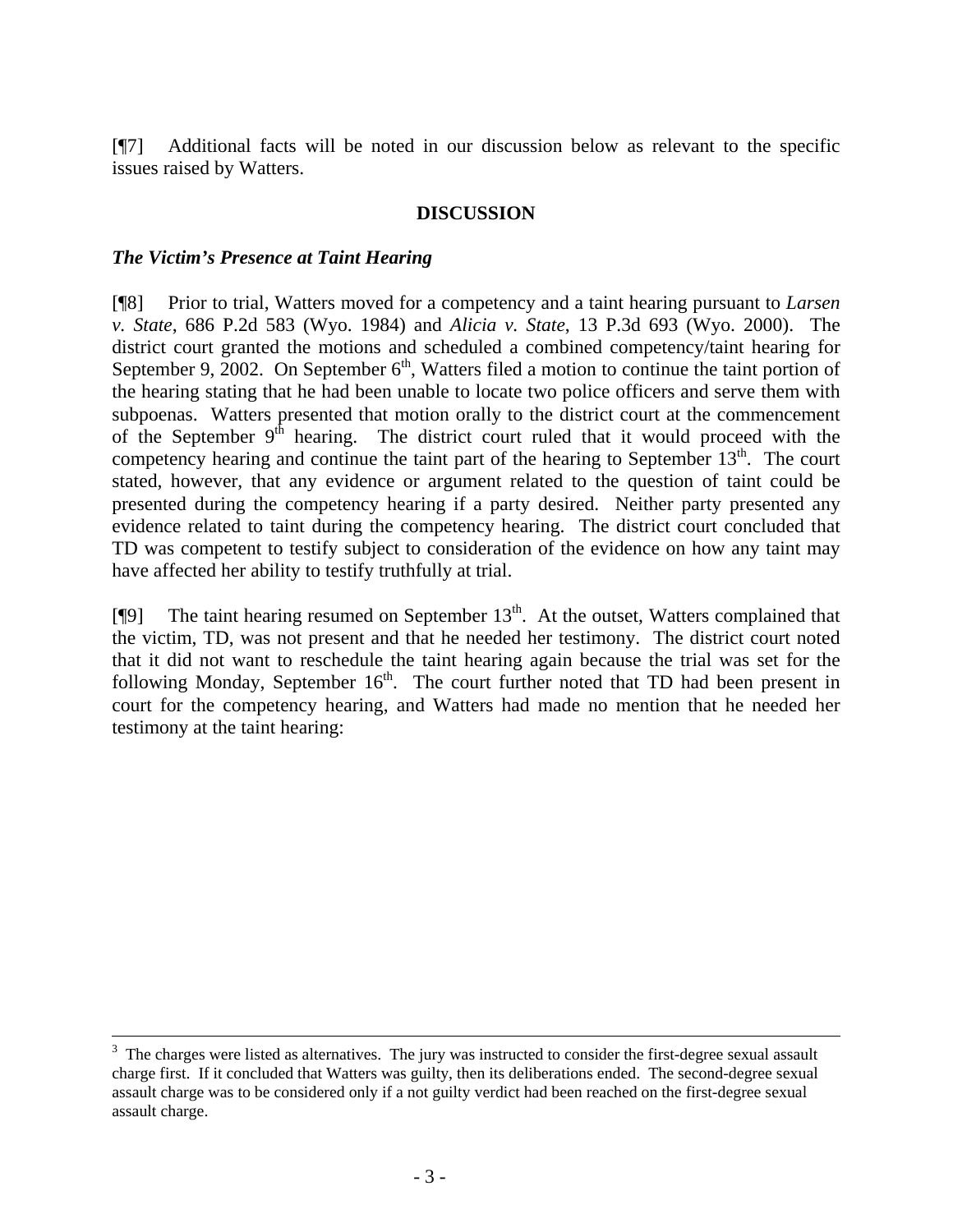But my view of what was initially set by me was the competency portion of what I said I would hold as a joint hearing. I ordered that  $[TD]$  be here on the 9<sup>th</sup> [for the competency hearing]. She was here. She participated with my inquiry of her on the record. And after that, I was ready, willing, and able to undertake hearing on other evidence the defense may have. There was no mention of the need for her as a witness on that day, or we could have proceeded. I presume that in granting the defense motion for a continuance, that if they needed to have her here as a witness today, they needed to have her here by subpoena, by stipulation of [the prosecutor], by some other process. And I don't think I can continue the hearing any further, because we've got to start the trial up on Monday morning. And I don't even hear a request for continuance. I'm not sure what the request really is that I'm being asked to rule on.

Watters requested a continuance at that point but the district court did not rule on the motion and proceeded with the hearing. At the conclusion of the hearing, Watters' counsel stated that he had no more evidence to produce. The court then ruled that there was no evidence showing that TD had been tainted.

[¶10] Watters argues that the district court erred by not granting his motion to require the victim's presence at the taint hearing. He contends that the very nature of the hearing – to determine whether the victim's testimony was tainted by suggestive or coercive interview techniques or other improper influences – mandated the witness' presence. By denying Watters an opportunity to question TD, he insists that the district court could not make a determination of whether her testimony was tainted. Watters claims that the alleged error is sufficient to support reversal of his conviction and a remand for a new trial.

[¶11] The remedy requested by Watters at the taint hearing was for a continuance.

The grant or denial of a motion for continuance is a discretionary ruling. *Clearwater v. State*, 2 P.3d 548, 553 (Wyo. 2000). We, therefore, review the trial court's ruling on [the defendant's] motion for continuance for abuse of discretion. The ultimate question in determining whether an abuse of discretion has occurred is whether the trial court reasonably could have concluded as it did. *Vaughn v. State*, 962 P.2d 149, 151 (Wyo. 1998). Review of a court's discretionary ruling on a continuance motion is highly dependent upon individual facts and circumstances. *Cardenas v. State*, 811 P.2d 989, 994 (Wyo. 1991). The party attacking the court's ruling bears the burden of establishing the abuse of discretion. *Id*.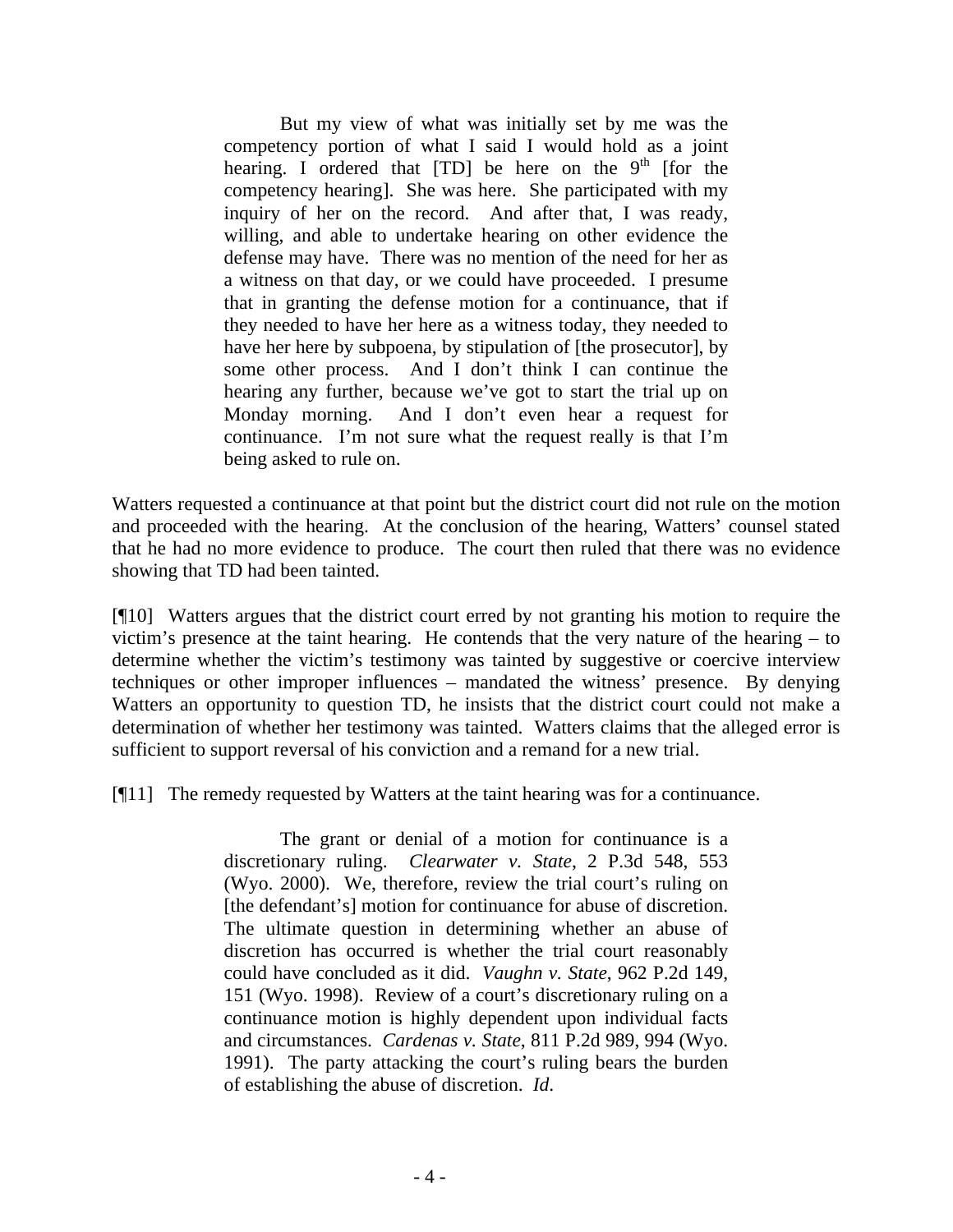*Sincock v. State*, 2003 WY 115, ¶ 25, 76 P.3d 323, ¶ 25 (Wyo. 2003).

[¶12] At the commencement of the competency hearing, the district court had granted Watters' motion to continue the taint part of the hearing. However, the court explicitly informed the parties that if they could produce any evidence or argument related to the question of taint during the course of the competency hearing, they should do so. The victim was present at the competency hearing and was sworn in as a witness. Watters made no effort to question her regarding taint. It appears that Watters simply assumed that TD would be present when the taint hearing resumed four days later. Watters had the duty to ensure the presence at the hearing of any witnesses from whom he desired to take testimony. The burden of producing a witness for his defense rested with Watters. *Montez v. State*, 670 P.2d 694, 699 (Wyo. 1983); *see also Caton v. State*, 709 P.2d 1260, 1266-67 fn. 7 (Wyo. 1985). The taint hearing was held on a Friday. The trial was scheduled to begin on the following Monday.<sup>4</sup> Under these circumstances, the district court did not abuse its discretion in denying Watters' motion for a continuance.

[¶13] Further, Watters fails to explain in his brief how the district court's ruling prejudiced him. At trial, Watters admitted that he had a sexual relationship with TD and that they had engaged in intercourse at the group home on April 24, 2002. The issues in dispute during trial were whether the victim had the capacity to consent and whether Watters used a position of authority to force the victim to submit. Thus, the question of whether the victim's statements were tainted by suggestive or coercive interview techniques or some other improper influence was no longer at issue during the trial because Watters admitted the truth of those statements. Consequently, it is difficult to see how the court's ruling could have had any effect on the fairness of Watters' trial. Since Watters fails to even make an attempt at explaining how this ruling prejudiced his right to a fair trial, we need not consider his claim of error any further.

### *The Victim's Competency to Testify*

[¶14] Everyone is competent to be a witness except as otherwise provided by the Wyoming Rules of Evidence. W.R.E. 601; *English v. State*, 982 P.2d 139, 145 (Wyo. 1999).

> "A person is generally competent to testify if he can understand, receive, remember and narrate impressions and is sensible to the obligations of the oath taken before testifying." [*Simmers v. State*, 943 P.2d 1189, 1199 (Wyo. 1997)]; *Larsen v. State*, 686 P.2d 583, 585 (Wyo. 1984). "Intelligence, not age, is the guiding criteria in determining the competency of a witness." *Baum v. State*, 745 P.2d 877, 879 (Wyo. 1987). It is a wellestablished principle of law that competency of witnesses to testify is a question within the sound discretion of the trial court.

 4 The trial was subsequently postponed from Monday, September 16, 2002, to October 14, 2002, because of an illness to one of the attorneys. We note that Watters did not make any motion to reopen the taint issue in the interim.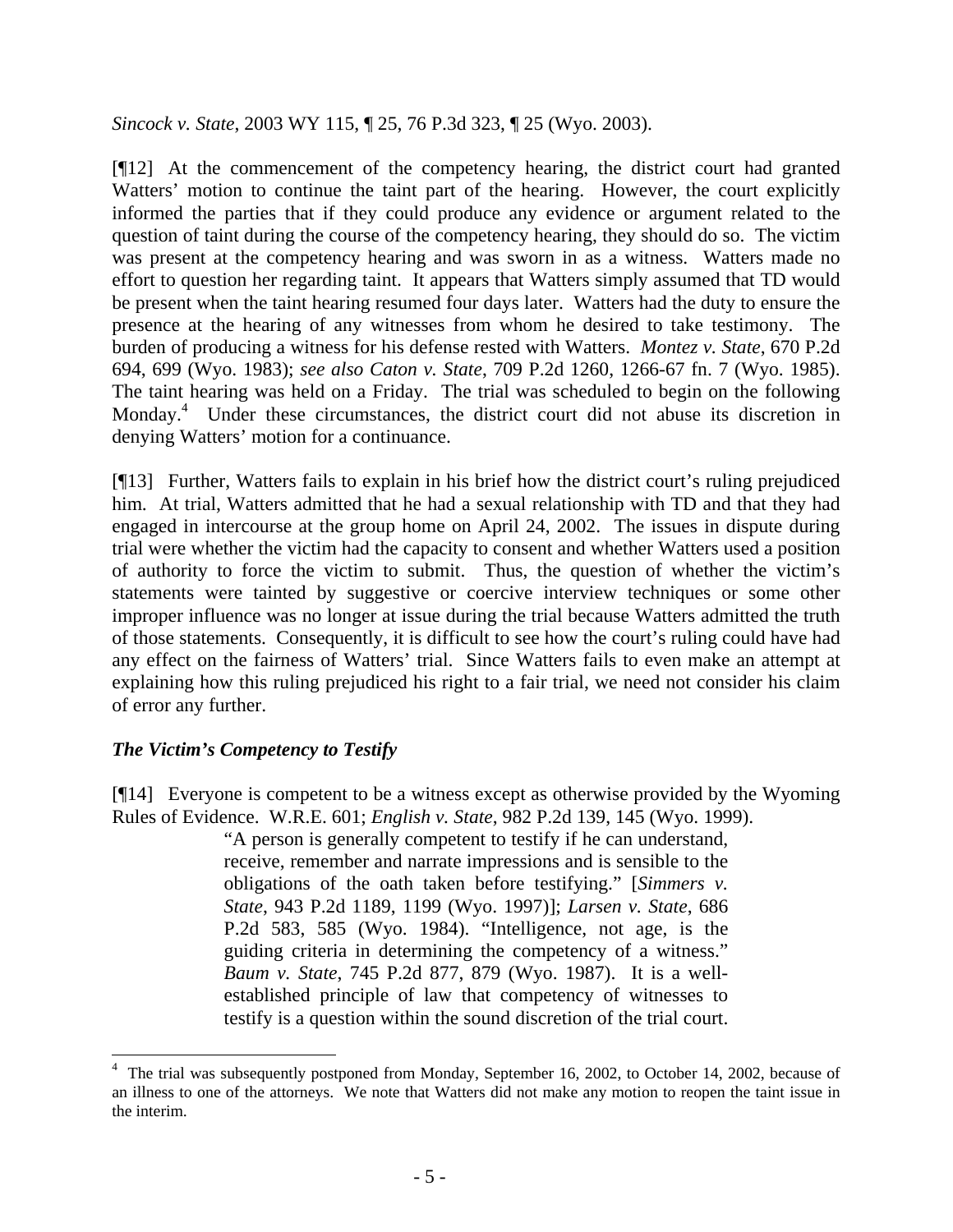*Selby v. Savard*, 134 Ariz. 222, 655 P.2d 342, 347 (1982); *People v. Estorga*, 200 Colo. 78, 612 P.2d 520, 524 (1980); *State v. Joblin*, 107 Idaho 351, 689 P.2d 767, 771 (1984); *State v. Howard*, 247 Mont. 370, 806 P.2d 1038, 1039 (1991). However, when children are called into the courtroom to testify, we have held that once the child's competency is called into question by either party, *it is the duty of the court* to make an independent examination of the child to determine competency, and that determination will not be disturbed unless shown to be clearly erroneous. *Burt v. Burt*, 48 Wyo. 19,41 P.2d 524, 525 (1935) (*quoting* 5 Jones Commentaries on Evidence 3958, 3959, § 2107 (2d. Ed.)). *See also Punches v. State*, 944 P.2d 1131, 1136 (Wyo. 1997); *Trujillo v. State*, 880 P.2d 575, 579 (Wyo. 1994); *Baum*, 745 P.2d at 879; and *Larsen*, 686 P.2d at 585.

We have directed the district courts to utilize a five-part test for determining the competency of child witnesses:

> "(1) an understanding of the obligation to speak the truth on the witness stand; (2) the mental capacity at the time of the occurrence concerning which he is to testify, to receive an accurate impression of it; (3) a memory sufficient to retain an independent recollection of the occurrence; (4) the capacity to express in words his memory of the occurrence; and  $(5)$  the capacity to understand simple questions about it."

*Larsen*, 686 P.2d at 585 (*quoting State v. Allen*, 70 Wash.2d 690, 424 P.2d 1021 (1967)).

*English*, 982 P.2d at 145 (emphasis in original). Although TD was twenty-one years of age at the time of the charged incident, both parties agree that the analysis for determining the competency of a child should apply here given her mental disabilities. A direct comparison between the mental capacities of a child and mentally disabled adult cannot be precise, but we agree that the competency considerations applicable to a child witness are the appropriate criteria for determining the testimonial competency of a mentally disabled adult given their similarities. *See Commonwealth v. Anderson*, 552 A.2d 1064, 1067-69 (Pa. Super. Ct. 1988).

[¶15] Initially, Watters posits that the issue of competency "encompassed both [the victim's] ability to testify and her legal capability to have consented, or withheld consent, to the sexual activity in question." He claims that the State's position was contradictory:

> Because of the way in which it charged the offense, citing W.S. § 6-2-302(a)(iv), the state was faced with the problem of having to prove that Mr. Watters knew or should have known that TD was "incapable of appraising the nature" of her conduct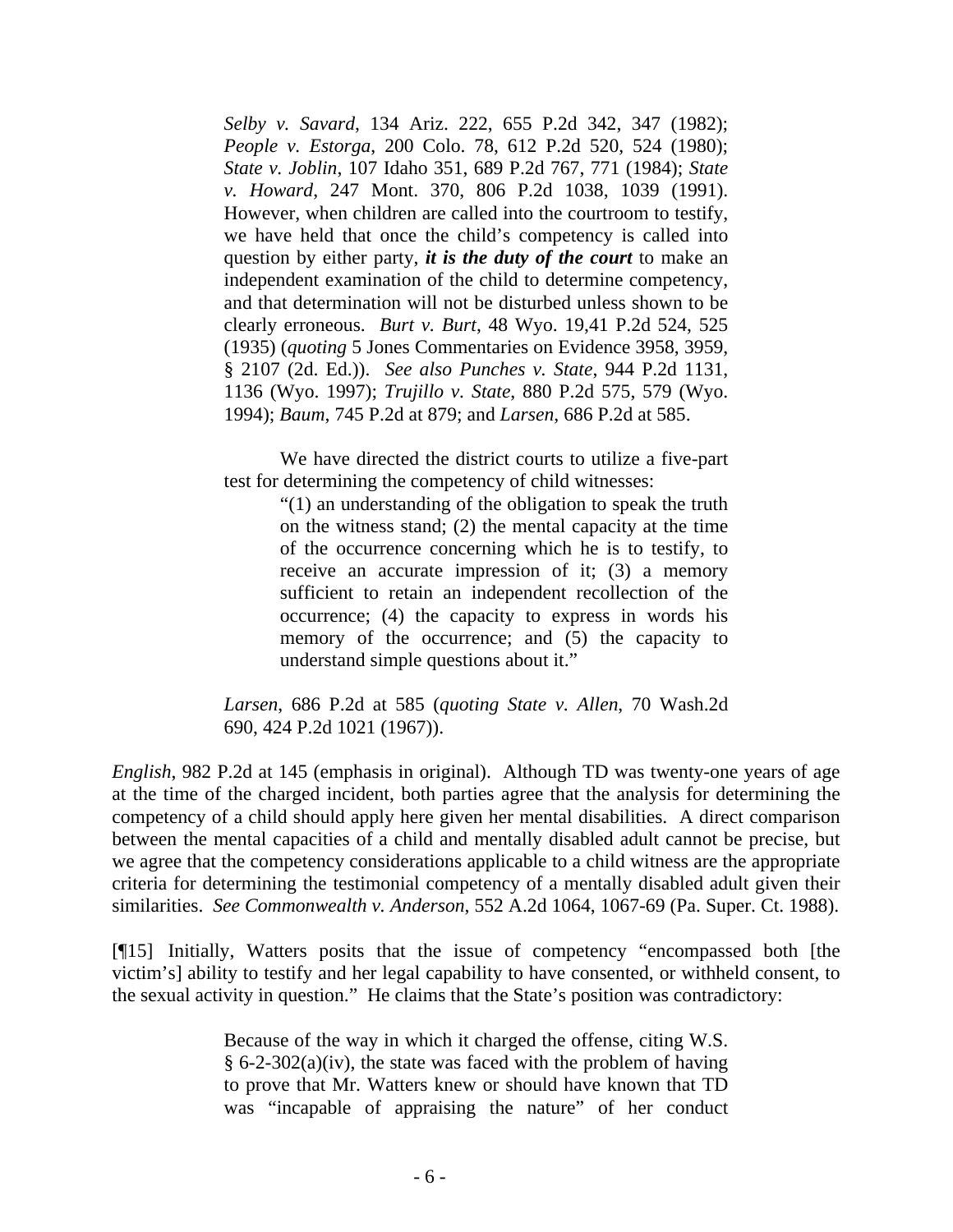(engaging in sex with him) while simultaneously showing that this same "incapable" person had a sufficiently independent and reliable recall of events occurring months before trial to convict Mr. Watters of a very serious crime.

Counterintuitive as it is to consider that a complaining witness can be sufficiently mentally challenged to place her in a specially protected category of victims and at the same time as competent as any other person to supply (uncorroborated) linchpin testimony, that is what the state was faced with.

Watters complains that the trial court did not consider the "incongruity" of the State's position and that it "proceeded to actually only determine the witness's capacity to testify at trial."

[¶16] Watters' argument conflates two distinct concepts. The question of a witness's competency to testify is one determined by the trial judge. *English*, 982 P.2d at 145. The question of a victim's competency to consent to sexual activity is one determined by the jury because it is an element of the crime charged. *See* Wyo. Stat. Ann. § 6-2-302(a)(iv). The trial court "only" determined TD's competency to testify at trial because that was the only question that was within its purview to answer. Furthermore, Watters' attack upon the State's position that the victim was competent to testify at trial, but not to consent to sexual activity, cannot withstand scrutiny. In his brief, Watters states that the victim functioned at the level of a sixth grader. The State's argument is that TD is the equivalent of a child witness. We do not find it unreasonable or "counterintuitive" for the State to argue that a person who functions at the level of a sixth grader is competent to testify but does not possess the capacity to consent to sexual relations.

[¶17] Watters goes on to contend that the trial court failed to allow a full and fair competency hearing. He complains that at the competency hearing, the examination of TD by the district court merely consisted of leading questions that did nothing to elicit anything other than a willingness on the part of the victim to please an authority figure like the judge. Watters insists that the trial court just recited the factors set out in *English* to determine witness competence without revealing specific facts upon which its conclusion of competency rested. Watters alleges prejudice from the district court's erroneous conclusion in that the jury was asked to reach the critical conclusion that consent did not exist on April 24, 2002, based entirely upon the unreliable, uncorroborated testimony of TD, an incompetent witness with a low IQ, diminished mental age, impaired memory, and a pronounced desire to please her questioners.

[¶18] The transcript of the competency hearing supports the trial court's ruling. At the outset of the hearing, TD acknowledged that an oath was a promise to tell the truth and that she was willing to take one. TD's answers were generally responsive to the questions asked. She was able to give correct replies to general information questions asking for her name, age, and the address of the group home where she lived. In response to questions about the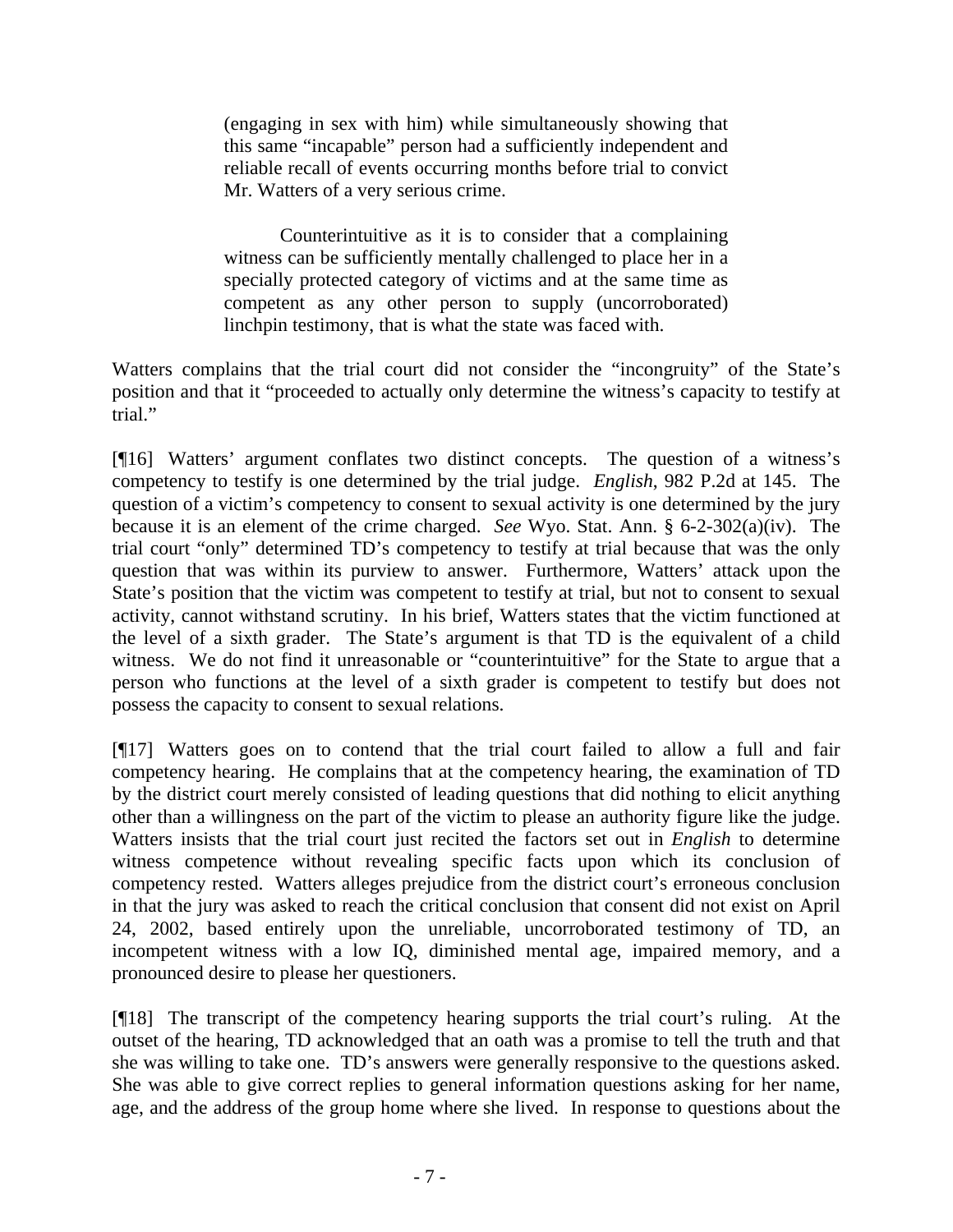incident on April  $24<sup>th</sup>$ , TD was able to give responses that exhibited an ability to recall the incident and express it in a coherent manner: She identified the people present at the home at the time of the incident, what happened between her and Watters, and that she contacted her mother after the incident. Contrary to Watters' assertion, we find that the record reveals that the trial court did not just gloss over the factors set out in *English*; rather, it specifically referenced its examination of TD. We also perceive Watters' allegation of prejudice to go toward witness credibility and the weight to be accorded to the victim's testimony and not to her competency to take the stand to testify. *Kavanaugh v. State*, 769 P.2d 908, 911 (Wyo. 1989) (weight and credibility of a witness's testimony is determined by the jury). Our review of the record leads to the conclusion that the trial court's decision that TD was competent to testify was not clearly erroneous and was within the court's sound discretion.

## *Admission of Evidence Pursuant to W.R.E. 404(b)*

[¶19] On August 1, 2002, the State filed a Notice of Intent to Use Evidence in response to a Demand for Notice of Intent to Introduce Evidence under 404(b) filed by Watters. The State indicated that TD would testify about sexual contact with Watters that took place at the family home in Glenrock in Converse County from December of 2000 until May of 2001. TD would also testify that Watters had taken explicit photographs of them engaged in sexual activity and that he had shown her those pictures on his computer. The State intended to offer TD's testimony and the photographs for the following purposes:

> To show a course of conduct or pattern of sexual abuse, to show motive, to place the offense in its proper setting and to properly understand the context of the charged offenses, to support the credibility of the victim and corroborate her testimony, and to overcome defense claim of fabrication or improper motive \* \* \* [.]

Watters objected to the proposed evidence, and the trial court considered the matter during a motions hearing on August 13, 2002. At the hearing, the State emphasized that TD's testimony about her sexual relationship with Watters prior to the incident on April 24, 2002, was relevant and admissible pursuant to W.R.E. 404(b) to show a course of conduct and a pattern of sexual abuse. The State asserted that the photographic evidence was admissible to corroborate that testimony.

[¶20] The State also noted that the second-degree sexual assault charge required a showing that Watters was in a position of authority over TD, which he used to cause her to submit. The State argued that the testimony was relevant to establish the context necessary to prove that element of the charged crime. On August 26, 2002, the trial court issued an order admitting TD's proposed testimony and the photographs pursuant to Rule 404(b). The court noted that the proposed testimony of TD was properly characterized as "course of conduct evidence, which is admissible to give 'the jury a complete story when it is relevant and necessary to tell the complete story for the jury's understanding.'" *Solis v. State*, 981 P.2d 28, 31 (Wyo. 1999). The trial court also cited identity as a proper purpose before concluding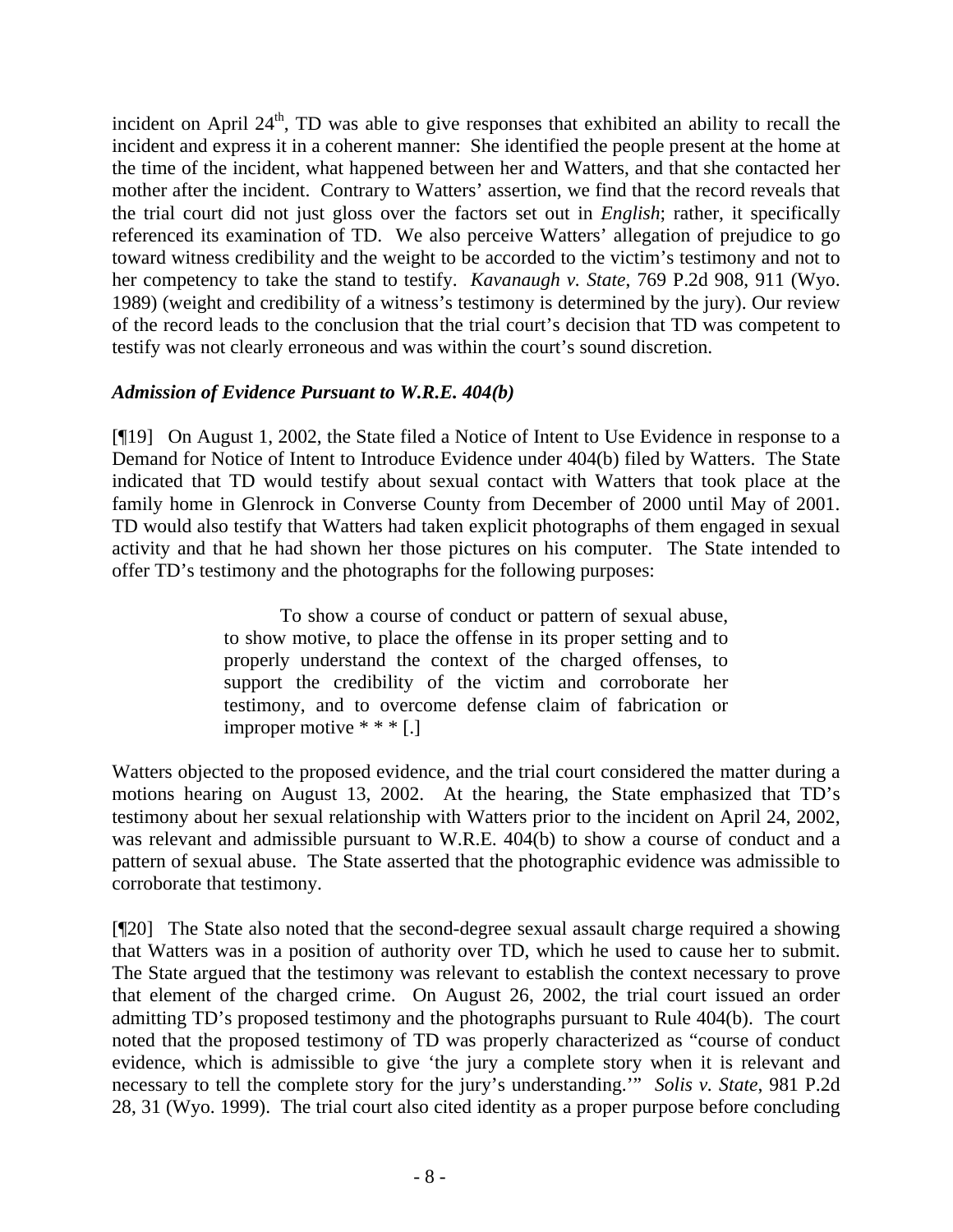that the probative value of the evidence outweighed any prejudicial effect.<sup>5</sup> At trial, TD testified about the prior sexual acts in Glenrock and described the explicit photographs taken by Watters of them engaging in sex. Over Watters' objection, the trial court admitted all but one of the photos.<sup>6</sup>

[¶21] On appeal, Watters reiterates his objection to TD's testimony and the photographs. He complains that the State used a "shotgun" approach but that none of the proffered reasons for admission made any sense in the context of this case. Watters did not deny that he had sexual intercourse with TD on April 24, 2002, at the group home. Accordingly, he argues that the 404(b) evidence was not relevant because it did not help determine whether TD had the capacity to consent to sex. Watters insists that the evidence was not necessary to bolster TD's credibility either, since he did not make that an issue. He claims that the State's true motive for getting this evidence before the jury was to argue character. Watters points to two excerpts from the State's closing argument that he describes as "thinly veiled" improper character argument:

> Now, not only the pictures and the photographs, what other evidence do you have that **tells you what we know about this man?** What tells you that [Watters] knew his behavior was wrong? The testimony that you have at your disposal for that, those photographs again. There's no face. There's no heads. Why is that? You think maybe he's trying to hide the **identity** in taking those photographs? If it's a sweet, loving relationship, you just take pictures of two people holding each other or kissing. Because these are pictures of sexual acts, that is an indication to you ladies and gentlemen of using an individual. That's what that tells you.

> > ….

<sup>&</sup>lt;sup>5</sup> The trial court's order simply stated, "Finally, this judge would find that the proposed evidence is clearly relevant, and that the probative value of the evidence is not substantially outweighed by its potential for unfair prejudice." There was no analysis of the factors considered in balancing the probative value against the potential for unfair prejudice. In *Gleason v. State*, 2002 WY 161, ¶¶ 26-30, 57 P.3d 332, ¶¶ 26-30 (Wyo. 2002), we stated that "a bald statement that probative value outweighs prejudicial effect will no longer be sufficient" and that a trial court must explain on the record why the proposed evidence is more probative than prejudicial. *Id*. at ¶¶ 27, 30. We set forth the factors that the court should consider when making that determination. *Id*. at ¶ 27. The *Gleason* opinion stressed that the process was mandatory. *Id*. at ¶ 27. Our decision in *Gleason* was issued on October 24, 2002, one week after the jury rendered its verdict in this case. Since the *Gleason* decision was not extant at the time the trial court had to make its decision in this case, we will review its conclusions as best we can using the arguments of the parties and the record. However, we again stress that the process we set down in *Gleason* is mandatory and must be complied with in cases subsequent to its publication.

 $6\sigma$  The court denied admission of one photograph that it found to be cumulative and without any additional probative value in light of the admission of the other photographs.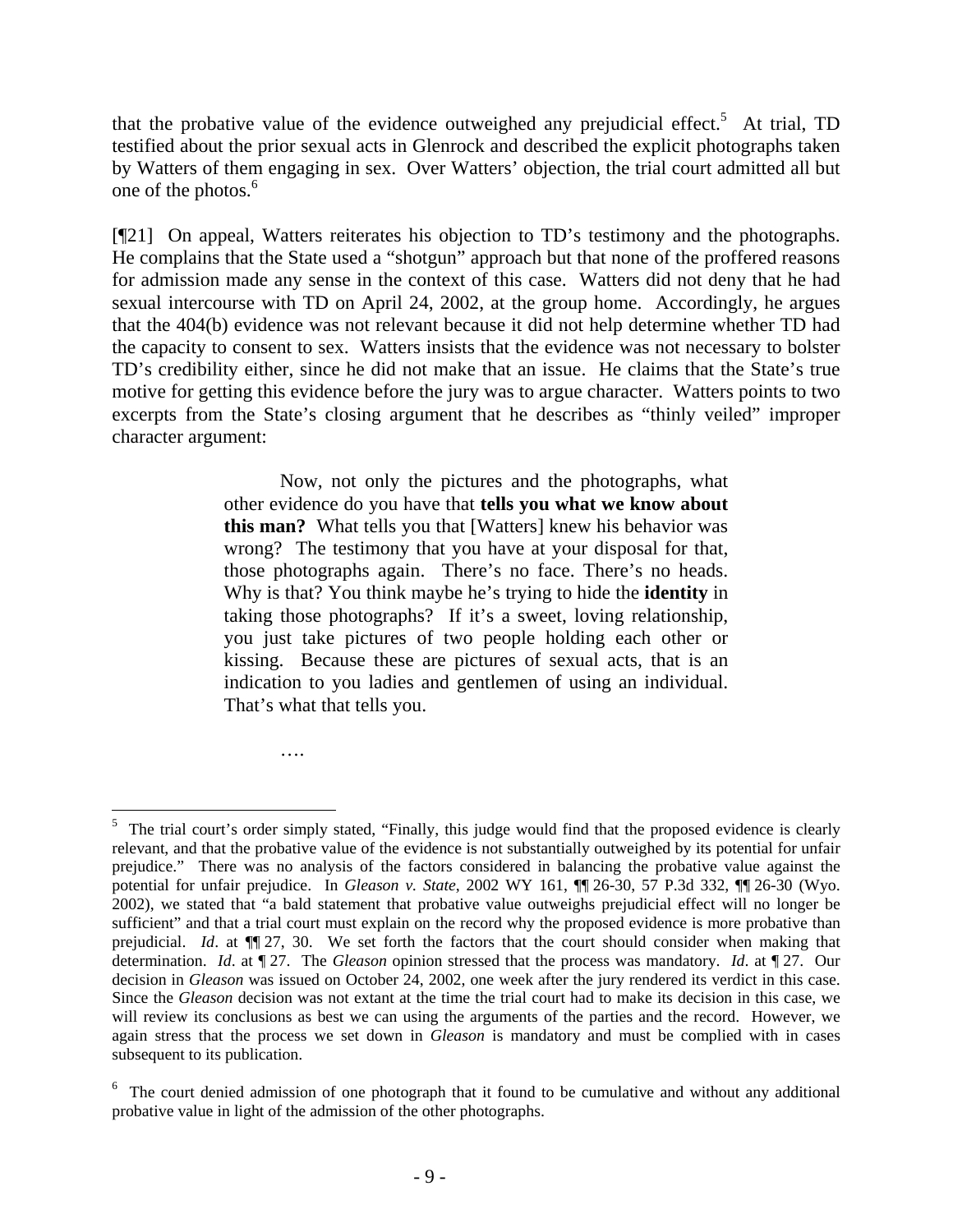Now, [defense counsel] indicated that we totally didn't talk about April  $24<sup>th</sup>$ , 2002, and the only thing that we wanted to talk about was Converse County. But Converse County **and what happened over there is primarily what happened through the whole 11 years of [TD's] life.** *(Sic)*. And that's what we're talking about here is who she is as a person. Because that's what they're trying to defend, that she was a consenting adult that could have a consensual relationship.

**But we go back in history and tell you what kind of person she is.** And that's why it's relevant. And then what was going on in that house over in Glenrock is relevant too **because it shows you what [Watters] was doing with her, not a loving, consensual relationship, but using her for his own sexual gratification.** (emphasis by Watters).

Similarly, Watters argues that the photographs of his sexual conduct with TD were not probative of any element of the crime charged and were highly prejudicial because their explicit nature could only inflame the jury.

[¶22] The admission of evidence under Rule 404(b) is reviewed for an abuse of discretion. *Gleason v. State*, 2002 WY 161, ¶ 18, 57 P.3d 332, ¶ 18 (Wyo. 2002).

> We have described the standard of an abuse of discretion as reaching the question of the reasonableness of the trial court's choice. *Griswold v. State*, 2001 WY 14, ¶ 7, 17 P.3d 728, ¶ 7 (Wyo. 2001). Judicial discretion is a composite of many things, among which are conclusions drawn from objective criteria; it means exercising sound judgment with regard to what is right under the circumstances and without doing so arbitrarily or capriciously. *Id*. "In the absence of an abuse of discretion, we will not disturb the trial court's determination." *Id*. The burden is on the defendant to establish such abuse. *Trujillo [v. State]*, 2 P.3d [567] at 571 [(Wyo. 2000)].

*Gleason*, at ¶ 29 (quoting *Skinner v. State*, 2001 WY 102, ¶ 25, 33 P.3d 758, ¶ 25 (Wyo. 2001), *cert. denied*, 535 U.S. 994, 122 S.Ct. 1554, 152 L.Ed.2d 477 (2002)).

[¶23] The State offered several purposes for admitting TD's testimony regarding the prior sexual acts with Watters that took place in Converse County. At the motions hearing, the State focused on two of those purposes in particular: course of conduct and bolstering TD's credibility. The trial court agreed and admitted the testimony on this basis along with a finding that the evidence was probative of identity. We agree with the trial court. As the trial court noted, evidence is admissible to show course of conduct if it will present the jury with a complete story: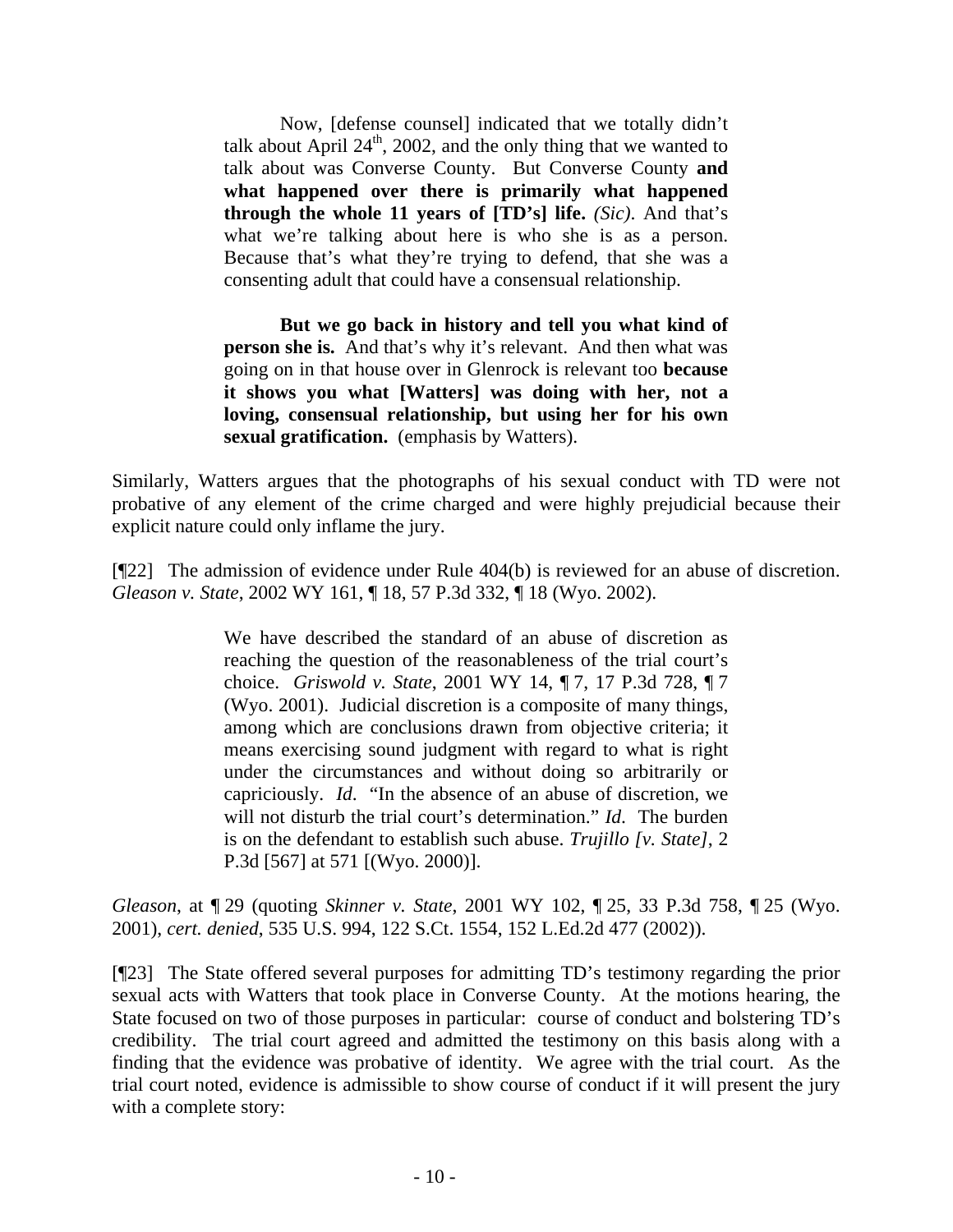"\* \* \* The testimony does not bear upon separate criminal occurrences or bad acts. Rather, it is helpful to explain what happened between appellant and his victim, and is integral to understanding the context of the crime charged. … In some jurisdictions it is defined as the evidence of the *context of the offense* and consequently admissible with the reasoning that 'events do not occur in a vacuum and the jury has the right to have the offense placed in its proper setting.'..." (Emphasis in original; citations omitted).

*Miller v. State*, 755 P.2d 855, 861 (Wyo. 1988) (quoting *Scadden v. State*, 732 P.2d 1036, 1044 (Wyo. 1987)).

[¶24] At trial, TD described how Watters appeared at the group home on the evening of April 24, 2002. TD was eating dinner when she observed Watters approaching. TD testified that she was scared because she was afraid that Watters was "going to do something." TD ran downstairs to her bedroom to avoid Watters. However, she forgot to lock her door. Watters entered the room and "sweet talked" TD into doing something she testified that she did not want to do – have sexual intercourse. The testimony from TD regarding her prior sexual contact with Watters explained her actions: It told the jury why she was scared and why she tried to avoid Watters. The incident on April  $24<sup>th</sup>$  did not happen in a vacuum – it was a direct outgrowth of the prior incidents. Even if Watters admitted that the incident at the group home occurred, the State was still entitled to present its case to the jury. TD's testimony regarding the prior sexual incidents was short and concise – TD simply stated that Watters had engaged in sexual conduct with her while they lived at the Watters' marital home in Glenrock without describing the nature of the sexual conduct in any detail mitigating much of the prejudicial affect of the testimony.

[¶25] TD's testimony was also relevant to the second-degree sexual assault charge against Watters. That charge alleged that Watters was in a position of authority over TD and that he used that position to cause her to submit. Wyo. Stat. Ann. § 6-2-303(a)(iv). In *Humphrey v. State*, 962 P.2d 866 (Wyo. 1998), the defendant was charged with second-degree sexual assault on his daughter who lived with him, his wife, and two "spiritual" wives. The district court admitted testimony under Rule 404(b) relating to the defendant's relationship with his extended family, including instances of death threats, sexual encounters with the women in the household, and the strict discipline that was imposed by the defendant. *Id*. at 870. We affirmed, concluding that the evidence was properly admitted to show course of conduct:

> We have repeatedly stated that a defendant's uncharged misconduct is admissible to demonstrate a course of conduct which clarifies what happened between an accused and the victim or serves to enhance the natural development of the facts. [Citations omitted].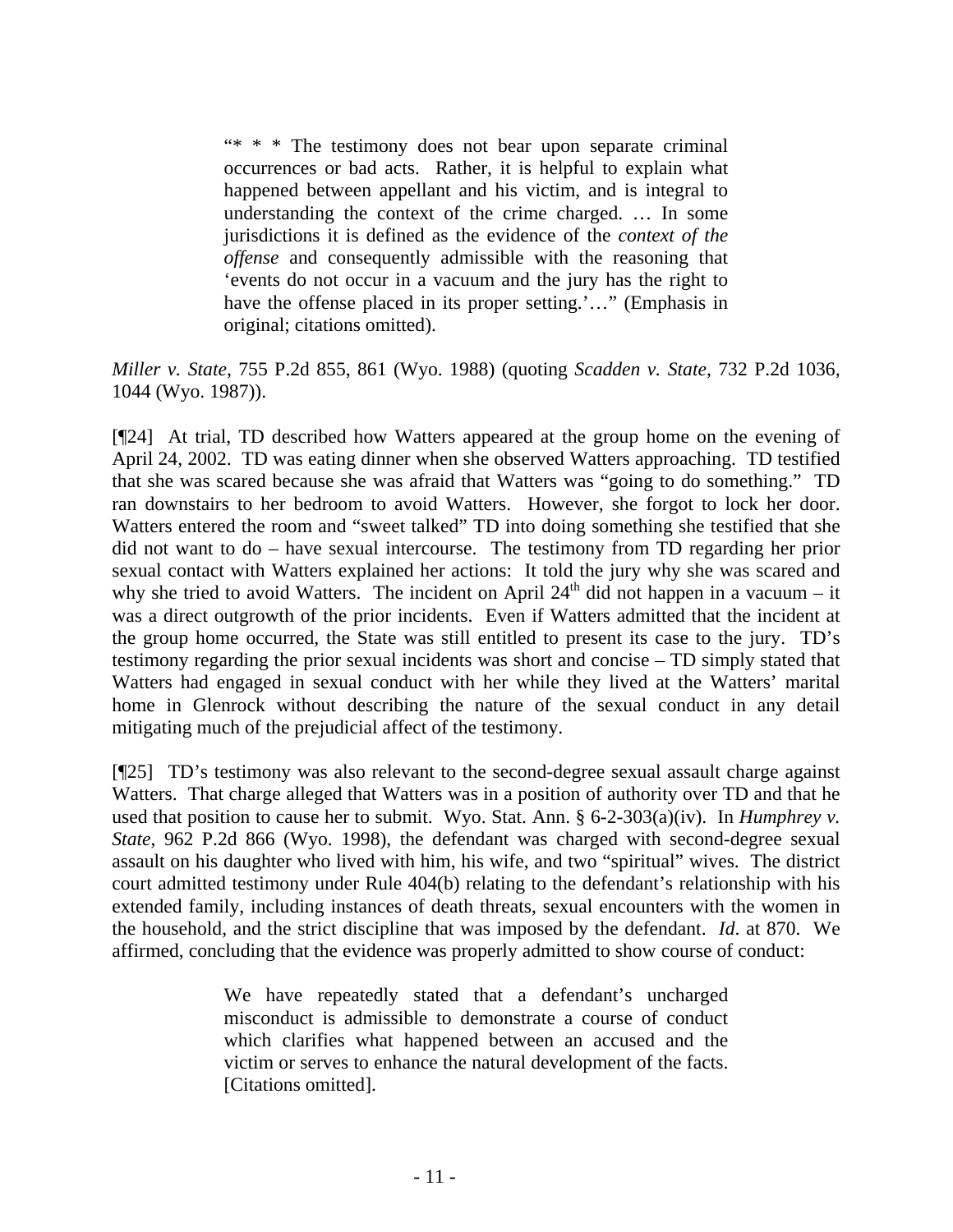The relevance of the evidence is equally patent. In this case, an essential element of the charged offenses required the State to show that Humphrey used his position of authority to cause the victim to submit. We agree with the district court that testimony illustrating the family dynamics to which this victim was subjected was clearly relevant to show Humphrey's abuse of authority.

*Humphrey,* 952 P.2d*.* at 871. As in *Humphrey*, TD's testimony was relevant to the question of whether Watters had used his authority over her to cause submission. Under the circumstances, we cannot find an abuse of discretion.

[¶26] In addition to TD's testimony, the trial court admitted four photographs that graphically depicted sexual conduct between Watters and the victim. The photographs did not depict the face of either party, but TD's doctor testified that he could identify her from distinctive scars on her body caused by a childhood water-scalding incident.

[¶27] At trial, Watters argued that his sexual relationship with the victim was a loving, consensual one. The State countered that Watters was using his position of authority over the victim as her foster father/guardian to exploit her for sexual gratification. The existence of the photographs tends to undercut Watters' theory and bolster the State's. The photographs are evidence that the motivation for the sexual relationship was not love but sexual gratification, a point the State made in its closing argument. The photographs go directly to the parties' theories of the case and were clearly relevant evidence. *See Hopkinson v. State*, 632 P.2d 79, 139 (Wyo. 1981) (Photographs depicting torture of murder victim were admissible as they were relevant to the State's theory of the case as it correlated to the defendant's motive to commit the murder and making them circumstantial evidence of guilt.). The explicit nature of the photographs may have made for unpleasant or uneasy viewing for the jury. However, there is no question that they possessed significant probative value under the circumstances of this case, and Watters has not convinced us that the probative value of the photographic evidence was outweighed by any prejudicial affect.

[¶28] Finally, as part of his argument on this issue, Watters pointed to two extracts from the State's closing argument at trial and asserted that the State used this evidence to argue guilt based upon his character. Our review of the record indicates that the argument the State was making was not related to character but to the charge that Watters had caused TD to submit through abuse of his position of authority over her and to the relevance of the photographs as identifying Watters and corroborating TD's testimony about the prior sexual acts. We find no error in the State's argument.

# *Exclusion of Evidence Pertaining to Victim's Prior Sexual Activity*

[¶29] Prior to trial, the State filed a Motion Regarding Victim's Prior Sexual Conduct or Reputation seeking to exclude any evidence of TD's prior sexual conduct or reputation on the basis that Watters had not complied with Wyo. Stat. Ann. § 6-2-312(a). That statute sets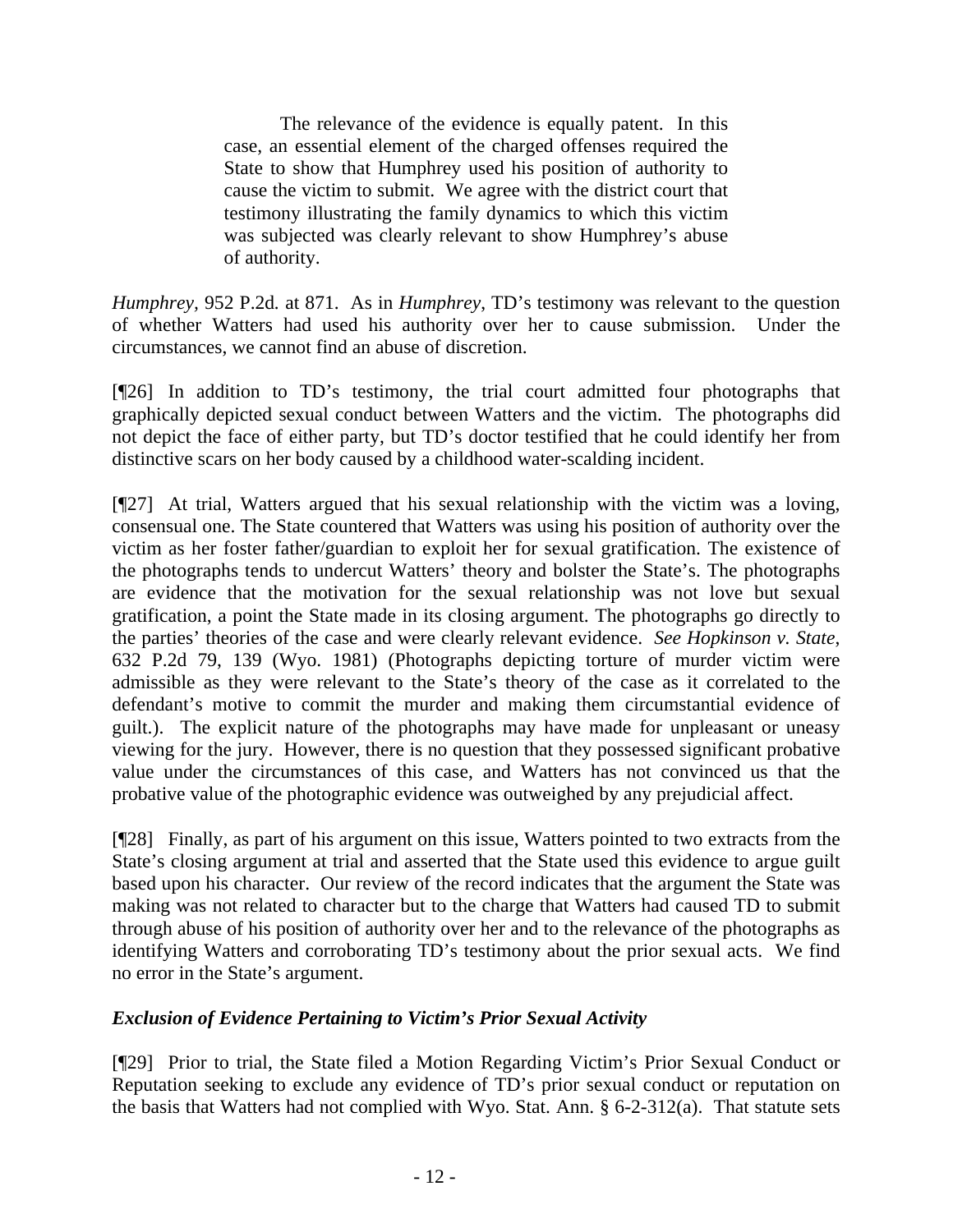out a procedure for the introduction of evidence of a victim's prior sexual conduct or reputation in any prosecution for a defined set of crimes, including first- and second-degree sexual assault:

- (a) In any prosecution under W.S. 6-2-302 through 6-2-305 [6- 2-304] or for any lesser included offense, if evidence of the prior sexual conduct of the victim, reputation evidence or opinion evidence as to the character of the victim is to be offered the following procedure shall be used:
	- (i) A written motion shall be made by the defendant to the court at least ten (10) days prior to the trial stating that the defense has an offer of proof of the relevancy of evidence of the sexual conduct of the victim and its relevancy to the defense;
	- (ii) The written motion shall be accompanied by affidavits in which the offer of proof is stated;
	- (iii) If the court finds the offer of proof sufficient, the court shall order a hearing in chambers, and at the hearing allow the questioning of the victim regarding the offer of proof made by the defendant and other pertinent evidence;
	- (iv) At the conclusion of the hearing, if the court finds that the probative value of the evidence substantially outweighs the probability that its admission will create prejudice, the evidence shall be admissible pursuant to this section. The court may make an order stating what evidence may be introduced by the defendant, which order may include the nature of the questions to be permitted.
- (b) This section does not limit the introduction of evidence as to prior sexual conduct of the victim with the actor.
- (c) Any motion or affidavit submitted pursuant to this section is privileged information and shall not be released or made available for public use or scrutiny in any manner, including posttrial [sic] proceedings.

Wyo. Stat. Ann. § 6-2-312 (LexisNexis 2003). The trial court considered the motion at a hearing held the morning of trial. Initially, defense counsel stated there was no intent to introduce conduct or reputation evidence. However, he backed off that position and conceded that the defense did want to inquire of TD whether she had ever had sexual relations with her foster brother. Defense counsel attempted to maneuver around the prohibition of § 6-2-312(a) by arguing that there was a note in the police report indicating that TD had admitted prior sexual contact with that person and, therefore, the inquiry went towards TD's veracity rather than her reputation. The trial court rejected Watters' argument.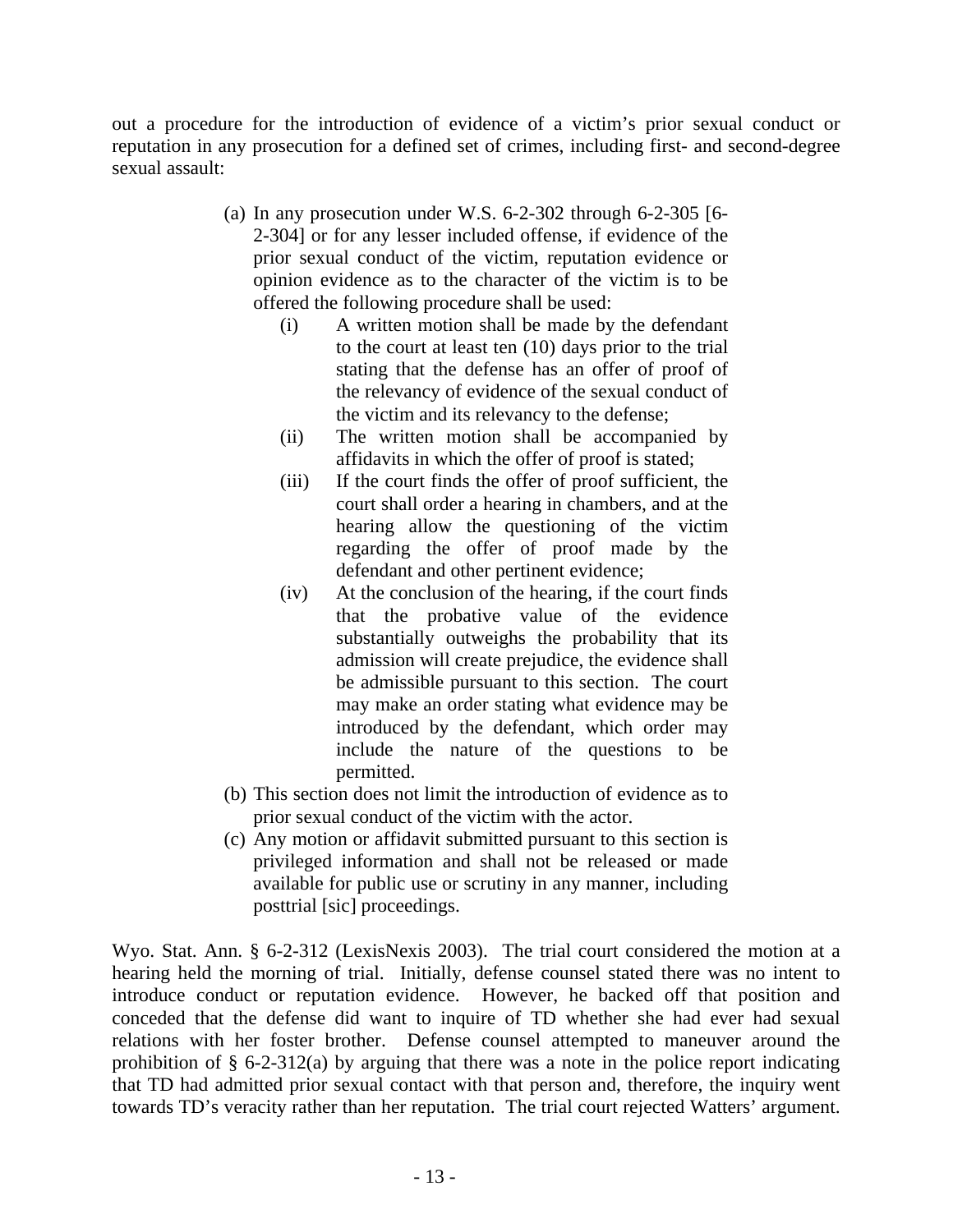The court concluded that Watters was seeking to present conduct evidence and that he had failed to present a motion and affidavits for an offer of proof as required by § 6-2-312(a). The State's motion was granted, and Watters was prohibited from presenting any evidence of the prior sexual conduct of the victim or any reputation or opinion evidence as to her character. Watters was allowed to make inquiries into the victim's knowledge of sex and the scope and nature of any sex education she may have had.

[¶30] On appeal, Watters argues that evidence of TD's alleged prior sexual relationship with her foster brother was relevant to the question of whether she had the capacity to consent and that the trial court erred in barring it. Watters' argument is fatally flawed by his assumption that defense counsel successfully distinguished this evidence from that generally excluded by § 6-2-312. Watters' sole reference in his brief to that statute reads:

> The defense distinguished this type of testimony from "character" or "reputation" testimony such as might fall under W.S. § 6-2-312.

We agree that evidence of a sexual relationship between TD and her foster brother is not character evidence through reputation or opinion. It *is*, however, evidence of prior sexual *conduct*. Section 6-2-312 is clear and unambiguous – evidence of a victim's prior sexual conduct and reputation or opinion evidence of their character is not admissible in prosecutions for first-degree, second-degree, and third-degree sexual assault unless a written motion accompanied by affidavits in which an offer of proof of the relevancy of the evidence is made at least ten days prior to trial and the trial court finds the offer of proof sufficient. The statute uses the word "shall" indicating a legislative intent that this procedure is a mandatory prerequisite to the admission of this evidence. *Heinrich v. State*, 638 P.2d 641, 645-46 (Wyo. 1981). The record shows that Watters never attempted to comply with the requirements of § 6-2-312 prior to seeking admission of the evidence. On appeal, Watters argues the relevancy of this evidence to his defense but he does not tell us why he should be excused from complying with the statute. Watters' argument is simply not responsive to the district court's ruling and is not cogent. We decline to address it further and summarily affirm the trial court's decision to bar the evidence of the victim's alleged prior sexual conduct.

# *Sentencing*

[¶31] Watters was sentenced to a term of not less than 288 months and not more than 408 months in the state penitentiary. Watters contends that the trial court abused its discretion when it imposed that sentence. Watters compares his sentence to those imposed in other cases in which the actions of the defendants were more egregious and complains that his punishment was excessive since there was no violence involved and this was his first offense.

[¶32] The sentence imposed on Watters was within the limits proscribed by the legislature. Wyo. Stat. Ann. § 6-2-306(a)(i) (LexisNexis 3003) ("Sexual assault in the first degree is a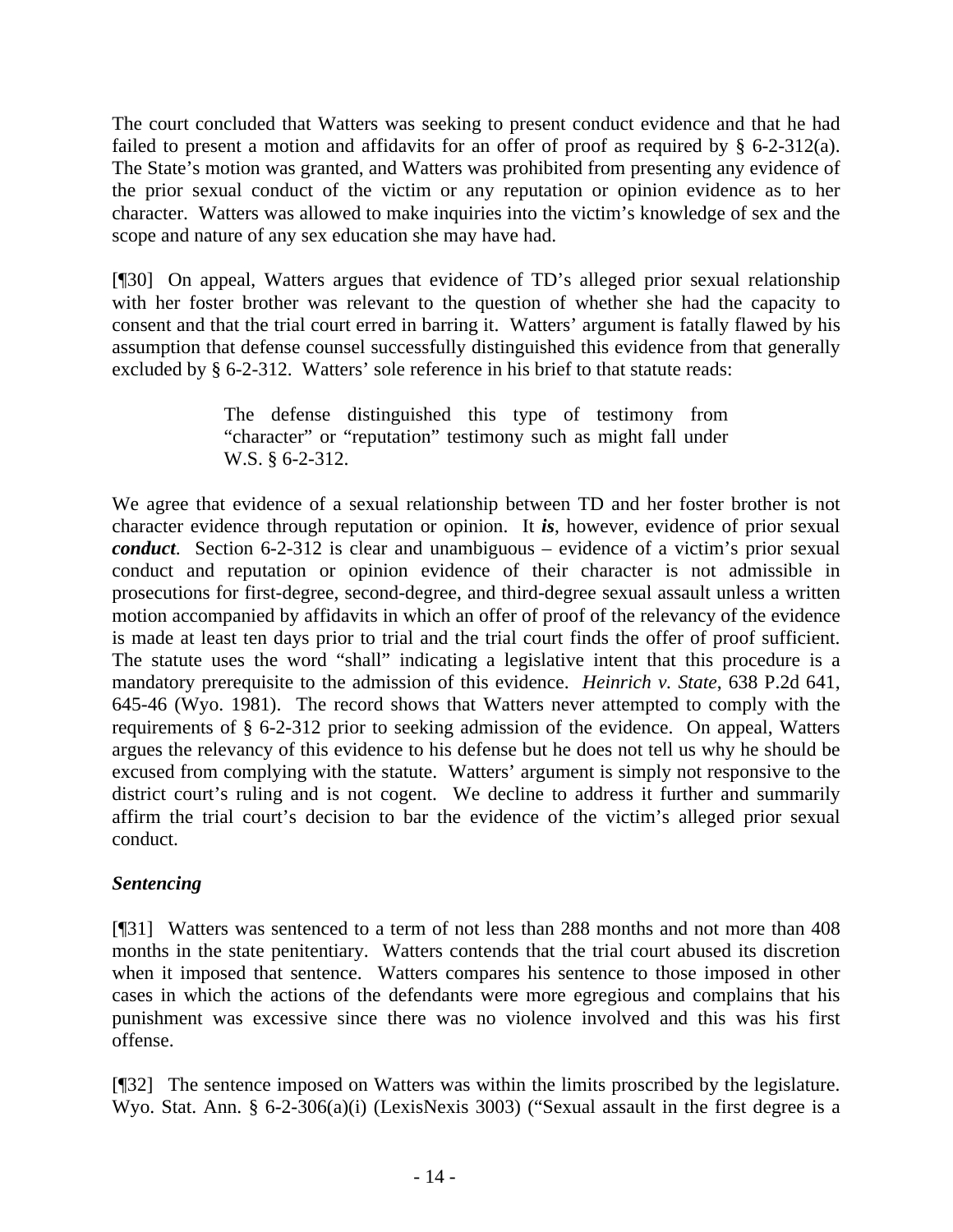felony punishable by imprisonment for not less than five (5) years nor more than fifty (50)  $years[.]$ ").

> Our rule is, when the imposition of a criminal sentence by a trial court is within the limits set by the legislature, the sentence will not be overturned, absent a clear abuse of discretion. [Citations omitted] This is consistent with the common law rule, but we do maintain a window of reviewability, even when the trial court has imposed a legallyprescribed sentence. *Wright v. State*, 670 P.2d 1090 (Wyo. 1983).

> This window of reviewability, as described in *Wright*, 670 P.2d at 1092 (quoting *Scheikofsky v. State*, 636 P.2d 1107, 1113 (Wyo. 1981)), is:

> > A sentence will not be disturbed because of sentencing procedures unless the defendant can show an abuse of discretion, procedural conduct prejudicial to him, and circumstances which manifest inherent unfairness and injustice, or conduct which offends the public sense of fair play.

*Smith v. State*, 922 P.2d 846, 848 (Wyo. 1996). "Judicial discretion is a composite of many things, among which are conclusions drawn from objective criteria; it means a sound judgment exercised with regard to what is right under the circumstances and without doing so arbitrarily or capriciously." *Vaughn v. State*, 962 P.2d 149, 151 (Wyo. 1998) (quoting *Martin v. State*, 720 P.2d 894, 897 (Wyo. 1986)).

[¶33] We do not consider sentences imposed upon similarly situated defendants except in cases where the mode of punishment is unusual or where the relative length of the sentence to imprisonment is extreme when compared to the gravity of the offense. *Wilks v. State*, 2002 WY 100, ¶ 41, 49 P.3d 975, ¶ 41 (Wyo. 2002); *Smith*, 922 P.2d at 849. When assessing the reasonableness of a sentence, consideration is given to the crime, its attendant circumstances, and the character of the defendant. *Smith*, 922 P.2d at 849; *Wright*, 670 P.2d at 1092.

[¶34] We conclude that the sentence imposed upon Watters is entirely consistent with the crime, its attendant circumstances, and his character. This is not one of those rare cases where the factors identified above would direct us to a comparison of other sentences for the same crime. Watters fails to present a convincing argument that the relative length of his sentence was extreme when compared to the gravity of his crime. Indeed, in making his argument, Watters ignores the position of trust he held, and subsequently abused, as the victim's foster parent and guardian. At sentencing, the trial court also noted that Watters did not take any responsibility for his actions and their harmful effects on a particularly